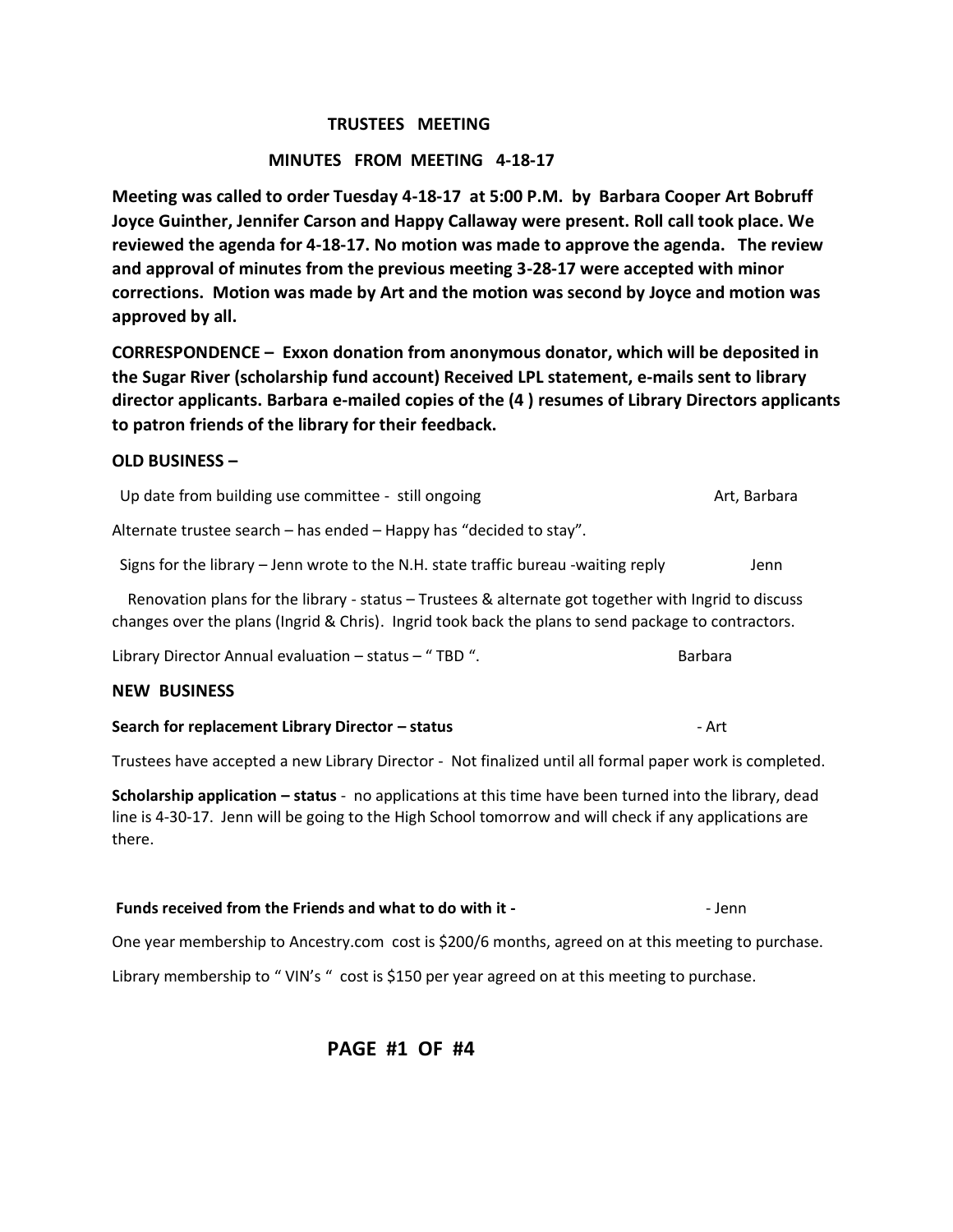Mt. Kearsarge, Indian, museum - agreed to \$75.00 purchase

Montshire Science Museum - possibility

Magazine rack - Jenn will be purchasing this item soon since it is very inexpensive.

Display case - no response at this meeting.

**Taiko Drummers** – Workshop would cost \$350 and \$231 Vehicle cost, Jenn will be sending a letter that the library is not accepting this offer.

#### **ITEMS CARRIED FORWARD FROM PREVIOUS MEETINGS:**

| <b>STRATEGIC PLAN UPDATE</b>                                 | - Barbara |
|--------------------------------------------------------------|-----------|
| <b>EVALUATE OUR MEETING FORMAT – ORDER OF BUSINESS. ETC.</b> | – All     |

#### **REPORTS**

Committees: Friends of the Library update - no update at this time

LIBRARIAN REPORT - Jenn

On 5-18-17 at the New London Elementary School Jim Arnosky will perform a reading. Each child attending the school event will be presented with a book to take home. On Wednesday 5-24-17 New Hampshire Fish & Game will talk on black bears. Wednesday 6-21-17 cartooning work shop – preregister ages 10 and up \$200.00 charge for library no charge to patrons. Wednesday 7-12-17 LSPA children's program animals and gross things they do.

Post office box fee \$50.00 have two keys at library, box renewal time. Library of Congress surplus book program, waiting Barbara's contact.

 **PAGE #2 OF #4**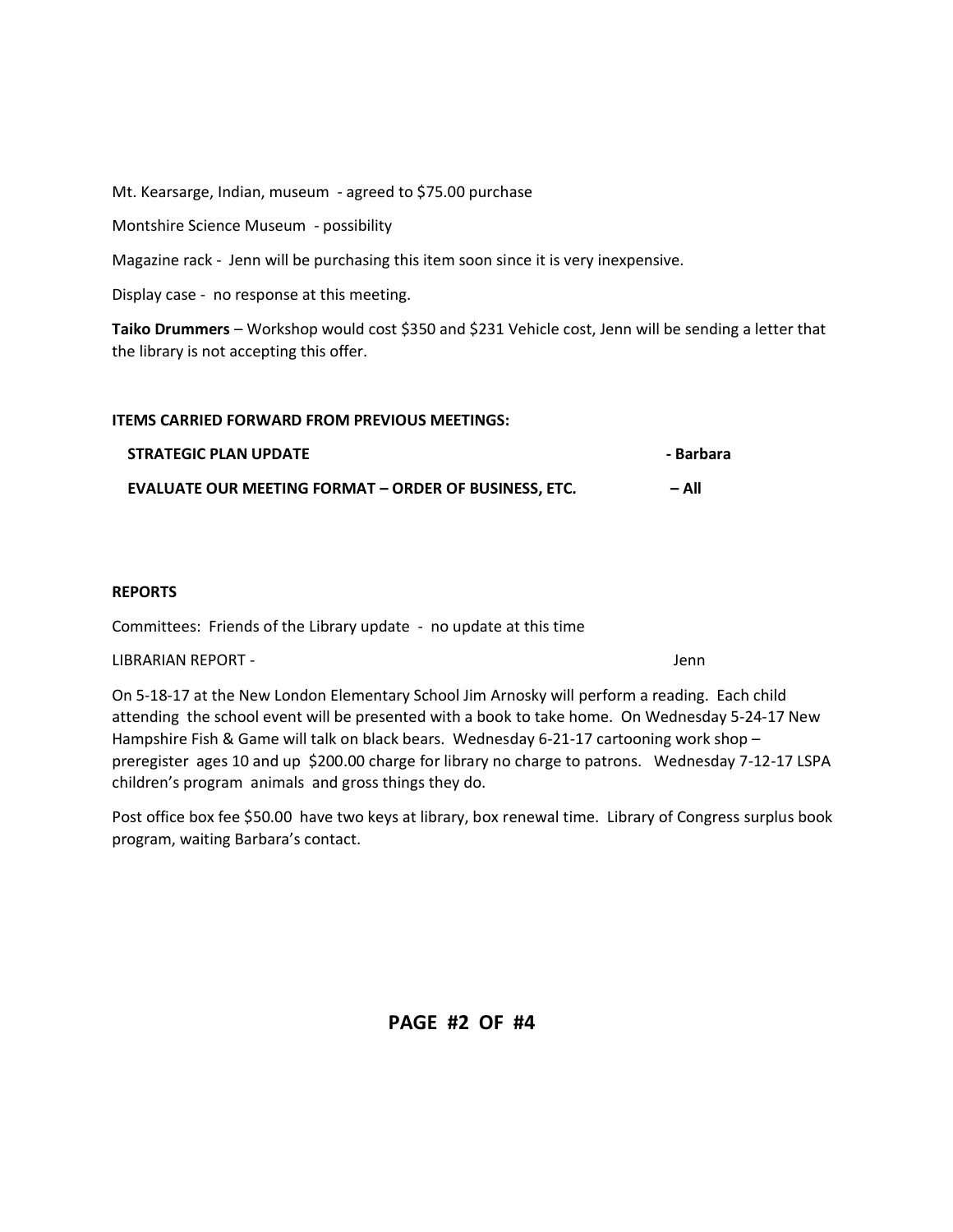# **FINANCIAL REPORT**

| TYPE OF                      | <b>NAME OF BANK</b> | <b>CURRENT</b> |
|------------------------------|---------------------|----------------|
| <b>ACCOUNTS</b>              |                     | <b>BALANCE</b> |
| Operating expense            | Lake Sunapee        | 225.46         |
| <b>Tax Money</b>             |                     |                |
| <b>General Library Funds</b> | Lake Sunapee        | 7774.48        |
| Copy & Fax Fees              |                     |                |
| Donations                    |                     |                |
| Grants                       |                     |                |
| Scholarship Fund             | <b>Sugar River</b>  | 3811.25        |
| Consist of:                  |                     |                |
| <b>Book Sales</b>            |                     |                |
| Donations specified          |                     |                |
| <b>CD Accounts</b>           | Mascoma             | 30,222.20      |

Sugar River as of 3-31-17, Lake Sunapee operating as of 3-15-17, Gen. Library Funds as of 3-31-17 CD @ Mascoma as of 11-16-16 - closed out and was deposited as cash in the LPL Investment account.

Mascoma CD Account as of 3-31-17

# **ACTION ITEMS**

# **TO DO LIST**

**ART** - E-mail Cheri Hardy- new Librarian Director (when all formal paper work is completed) and stating what she expects the position to pay in salary.

**JOYCE –** E-mail all trustees & alternate for meeting date to review and trace back

if **all \$30,000 at Mascoma is to be used for scholarships** also informed by Art to set meeting date for library furniture discussion.

# **PAGE #3 OF #4**